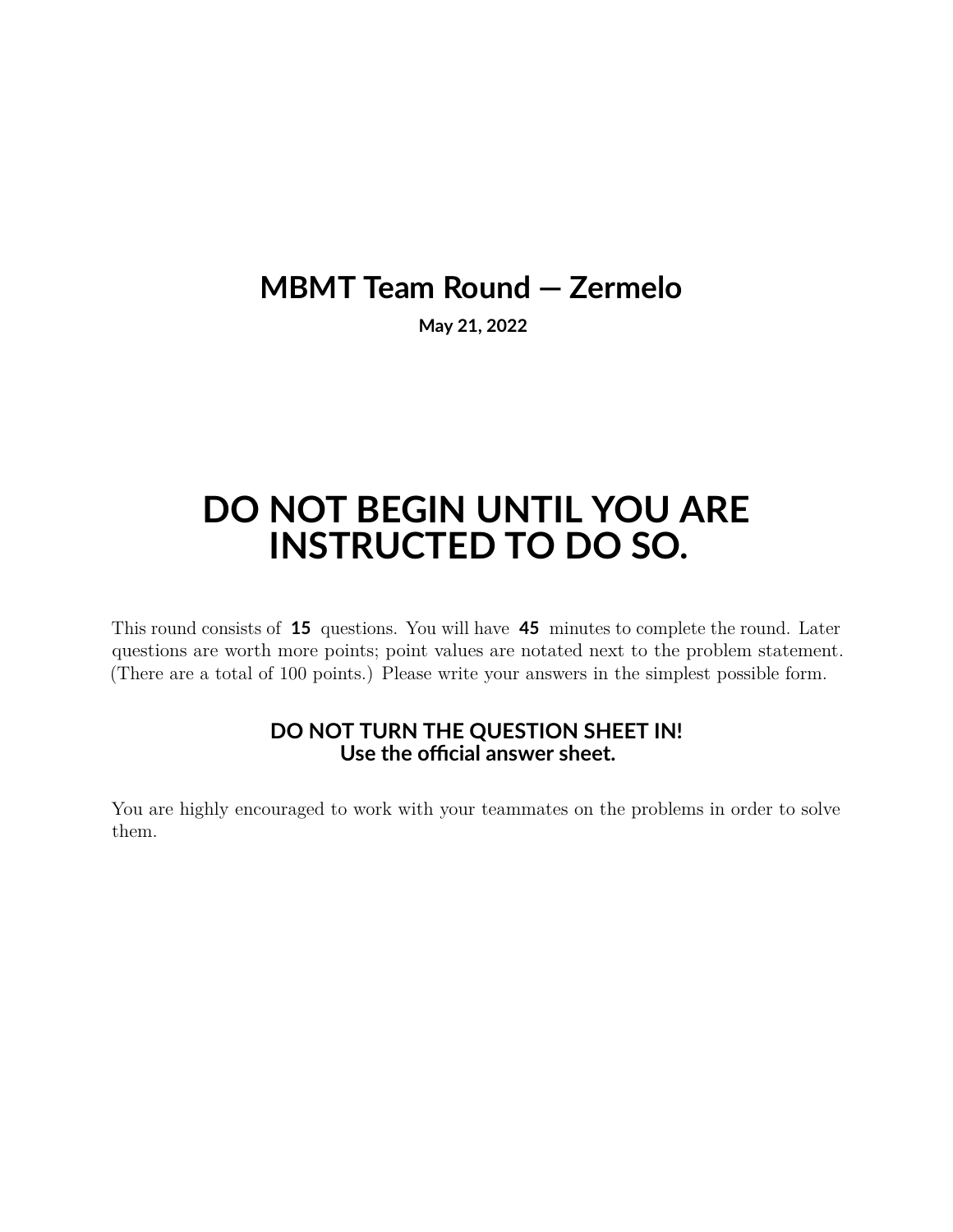- **1 [4]** What percent of the first 20 positive integers are divisible by 3?
- **2 [4]** It is said that a sheet of printer paper can only be folded in half 7 times. A sheet of paper is 8.5 inches by 11 inches. What is the ratio of the paper's area after it has been folded in half 7 times to its original area?
- **3 [4]** Boba has an integer. They multiply the number by 8, which results in a two digit integer. Bubbles multiplies the same original number by 9 and gets a three digit integer. What was the original number?
- **4** [5] For how many integers *x* is  $9x^2$  greater than  $x^4$ ?
- **5 [5]** How many two digit numbers are the product of two distinct prime numbers ending in the same digit?
- **6 [5]** A triangle's area is twice its perimeter. Each side length of the triangle is doubled, and the new triangle has area 60. What is the perimeter of the new triangle?
- **7 [6]** Let *F* be a point inside regular pentagon *ABCDE* such that  $\triangle FDC$  is equilateral. Find ∠*BEF*.
- **8 [6]** Carl, Max, Zach, and Amelia sit in a row with 5 seats. If Amelia insists on sitting next to the empty seat, how many ways can they be seated?
- **9 [7]** The numbers 1*,* 2*, ...,* 29*,* 30 are written on a whiteboard. Gumbo circles a bunch of numbers such that for any two numbers he circles, the greatest common divisor of the two numbers is the same as the greatest common divisor of all the numbers he circled. Gabi then does the same. After this, what is the least possible number of uncircled numbers?